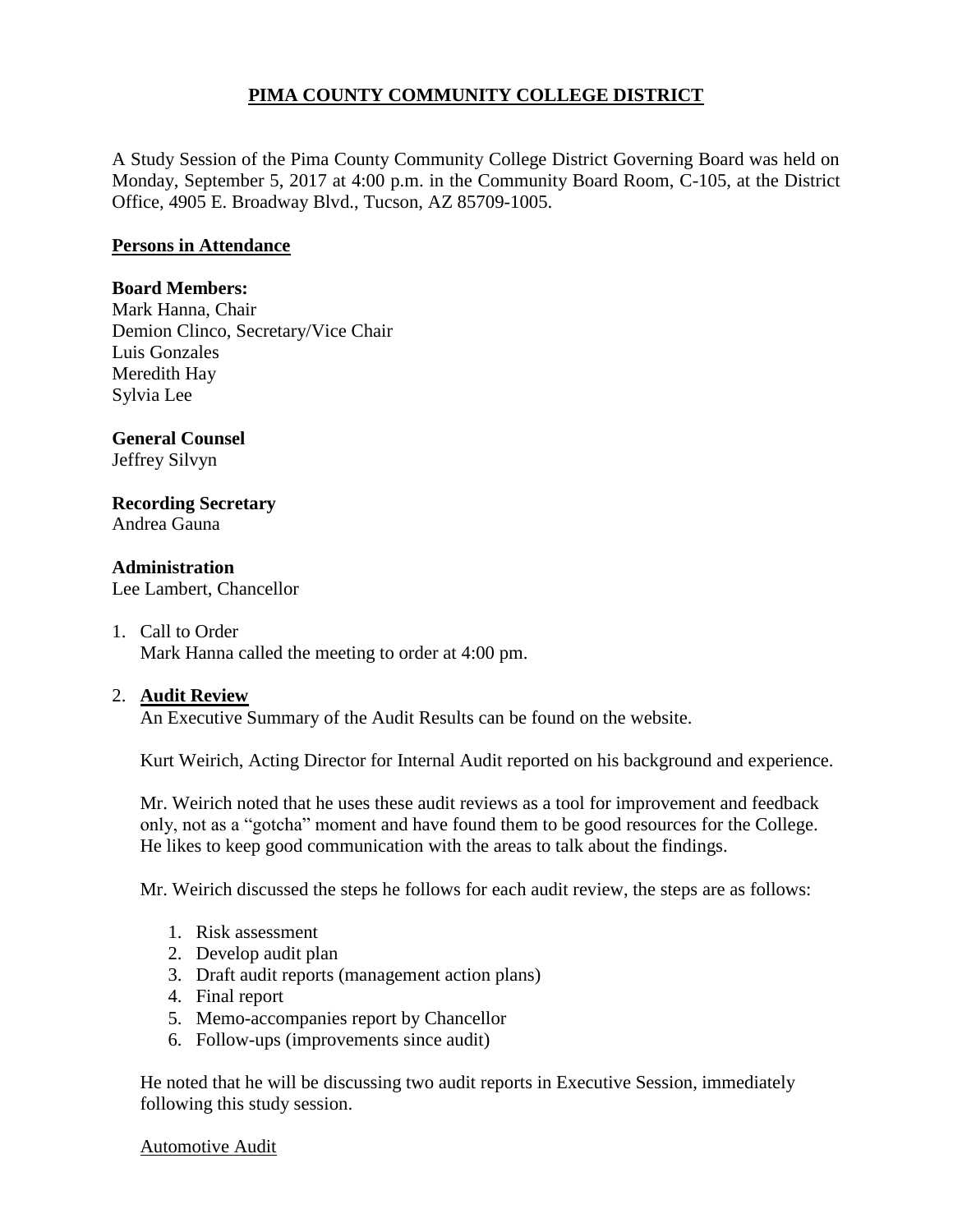Governing Board Study Session Minutes – September 5, 2017 Page 2

> The aviation audit was originally requested by the Provost Office and focuses on the business processes. Mr. Weirich discussed the findings of the audits and noted his overall conclusion and recommendations.

There following three findings were discussed:

- 1. Automotive building physical security access controls
- 2. Complete and current automotive program inventory listings are not available
- 3. Student job placement rates and trending analysis not available

The audit review notes a timeframe to correct these issues as December 2017.

Greg Wilson, Academic Dean for Business, Occupational, and Professional Programs was available for questions from the Governing Board.

Mr. Wilson reported on what improvements have already been made including limited cross access to and from lab classes. Signage has been put on doors to direct students to enter into the lab they are taking classes in and not crossing between labs. The Department of Facilities is now involved to figure out the best strategy to move forward.

In regards to the inventory listing concern, Mr. Wilson reported that an inventory mechanism is in place for items that are greater than \$5,000 but not for smaller types of inventory items with a lower dollar amount. These items are associated with teaching and learning. Bill Ward, Vice Chancellor for Facilities noted that his department utilizes the FAMIS system for documenting equipment for the College and thinks this might be helpful for the automotive department. He also mentioned a system created by Grainger to help with inventory control. Mr. Wilson reported that the automotive department uses shadowboxes for tools and has cabled down certain equipment to help with keeping tools from getting lost.

In regards to the tracking of students that have completed the program, Mr. Wilson explained that the automotive department has a complete list of students but it is not a comprehensive division-wide tracking system. A working group has been created to develop an electronic tracking system to help with this.

Board Chair Hanna asked that Bill Ward take a look at the capital budget and work with the automotive department to get the building access issues fixed.

## Intercollegiate Athletics Follow-Up Audit

The athletic audit was requested by Morgan Phillips, West and Desert Vista Campus President and Edgar Soto, Dean of Athletics, Fitness and Wellness.

The following areas are of concern and need improvement:

- 1. Donation process
- 2. NJCAA compliance
- 3. Cash handling controls
- 4. Archived student athlete records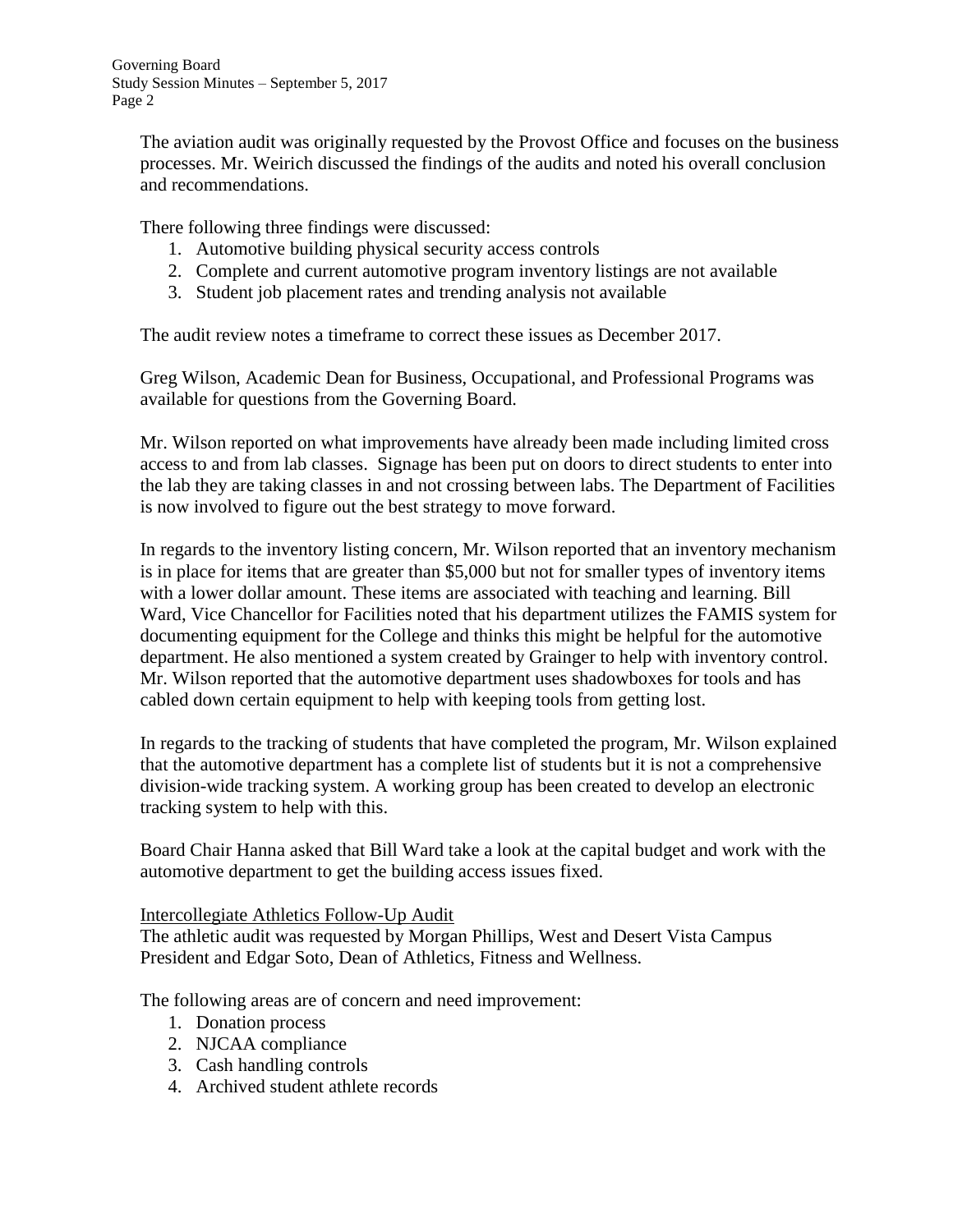Dr. Morgan Phillips, Desert Vista and West Campus President was available to answer Board questions.

Dr. Phillips noted that the donation process is now being handled through the Pima Community College Foundation or the business office on the campus using regular business office processes.

Dr. Phillips reported that the department is making sure everyone is aware of compliance updates for NJCAA. The new people in the department are given a NJCAA quiz and there is continued professional development available. The department developed a publication called "What's Changed Since Last Year" to keep everyone up to date on changes. Dr. Phillips also noted that an online database has been developed to handle student issues. Coaches can access the database to get the status of an athlete's eligibility, transcript review, applied credits, and game day eligibility.

A new cash handling process is happening through the business office now using regular business office processes.

Student records are now handled through the registrar's office at District Office.

Dr. Phillips noted that he is working with the Edgar Soto, Dean of Athletics, Fitness and Wellness to move the student athlete records and disposition them according to the state retention schedule.

Chancellor Lambert reported that he is having conversations with the Academic Dean on a regular basis to get these issues resolved quickly. He noted that the athletic department has created a video to reinforce the message for everyone that there needs to be an important cultural shift in the way we handle things.

Board Chair Hanna asked that this condition remain on the list of auditor's reviews as a follow-up.

# Clery Act Compliance

The following conditions have been identified:

- 1. CSAs have not completed the CSA training
- 2. Only 40% of the designated CSAs have responded to the 2016 CSA Crime Survey initiated by the Clery Compliance Officer

Michelle Nieuwenhuis, Police Commander and Steven Hogan, Clery Compliance Officer were available to answer Board questions.

Steven Hogan, Clery Compliance Officer is should be receiving a list of CSAs by the end of the month. Once the complete list is received, an invitation will go out for CSA training and the department expects 100% compliance. Chancellor Lambert will be meeting with individuals who do not complete the training.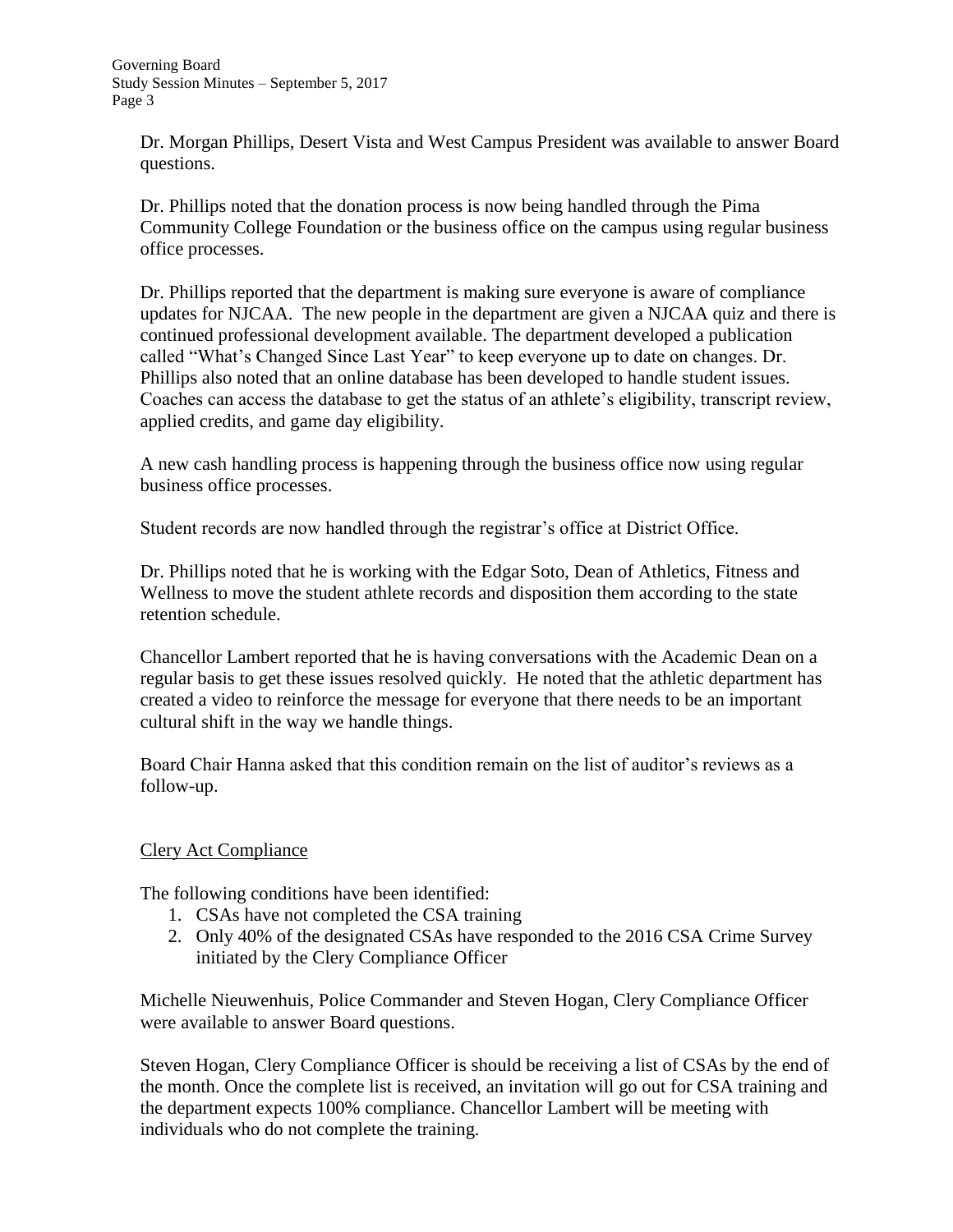Board member Hay suggested holding employee paychecks until their training is complete. It was suggested to make this training mandatory and tie it to employee contracts. Jeff Silvyn, General Counsel noted that the College has a corrective action and discipline process to handle this.

The Board expects the department to put in place mandatory training for the areas of compliance that are required and the Board will support that action.

The emergency contact list was discussed and noted that the department has an emergency contact list but it wasn't listed in the emergency procedures. This has been corrected.

In regards to the CSA Crime Survey reporting, the Clery Compliance Officer will continue to implement a plan to ensure that all CSAs respond to the CSA survey in 2017.

Center for International Education and Global Engagement Follow-Up Audit

Mr. Weirich noted that 9 of the 11 conditions have already been addressed. The following condition is still a concern:

1. Signature authority needing legal guidance

Dr. Ricardo Castro-Salazar, Vice President of International Development and Lisa Nutt, Associate Director was available for questions from the Board.

The Board is concerned that agreements are being signed without legal review. Board member Hay has suggested that all agreements be reviewed by legal counsel before signing.

Mr. Silvyn noted that legal counsel has set up a pre-approved format for agreements and the Center for International Education is now informed of the process.

Board member Hay noted the importance of a relationship between the administration and legal counsel in these types of situations.

Mr. Silvyn also noted that finance is working to put a better process in place to allow delegation of signature authority.

## Aviation Controls Follow-Up Audit

The following conditions were noted as a concern:

- 2. Cash handling controls
- 3. Building physical access security concerns

Greg Wilson, Dean of Applied Technology and Jason Bowersock, Academic Director were available for questions from the Board.